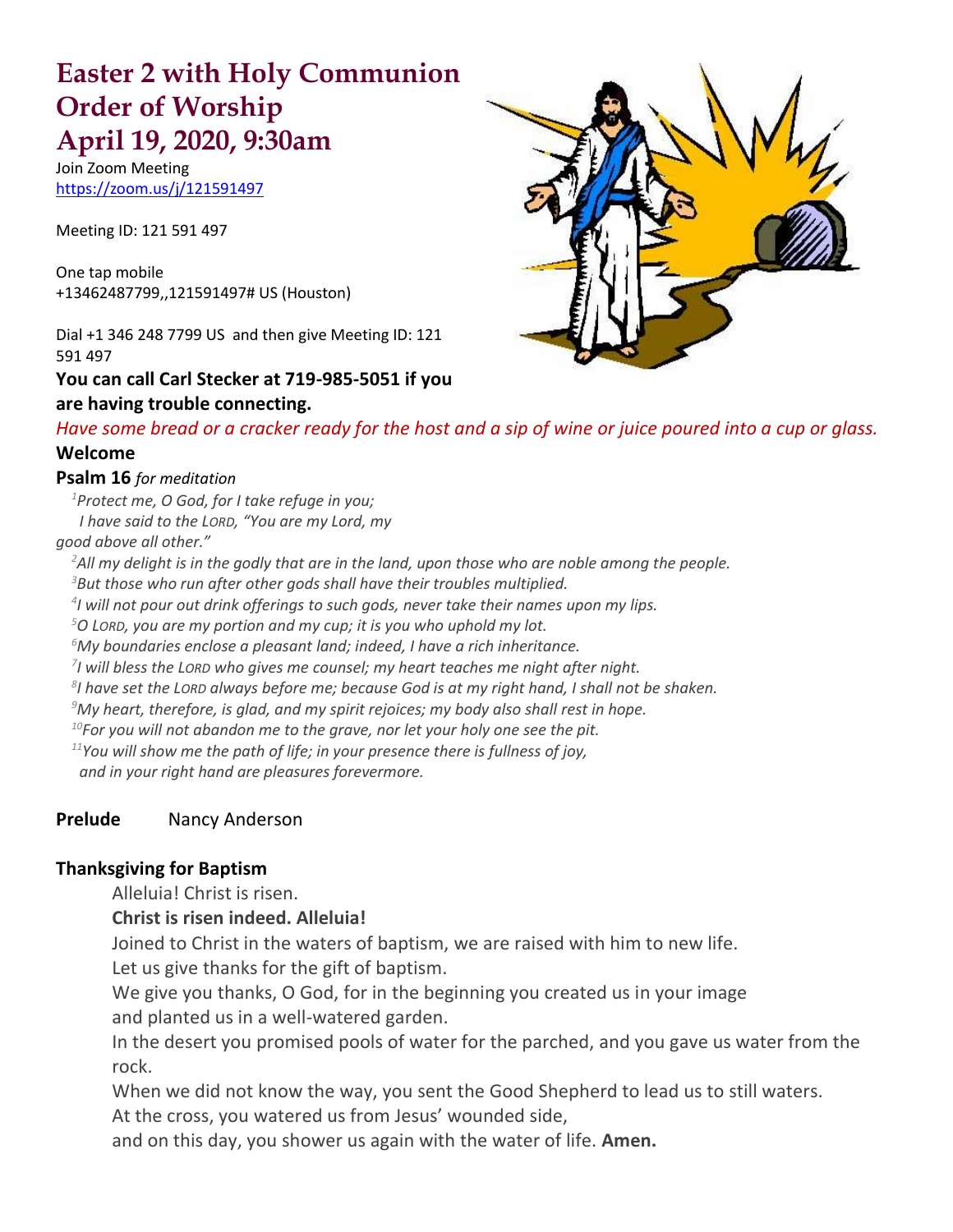**Baptized and Set Free** ELW 453 sung by Hanna Silver

**1** We are people created, chosen by God. Then we're washed, ever gently, in mercy and love. Sin has power no more. Jesus opened the door to a fountain bringing healing, and wholeness and more. **Greeting**

> The grace of our Lord Jesus Christ, the love of God, and the communion of the Holy Spirit be with you all.

#### **And also with you.**

 $\overline{\bullet}$  $\mathbf{1}$ Now all the vault  $\delta$ heav'n re sounds  $\frac{2}{3}$  $\mathbf{E}$ gift brings, nal ter  $1S$ the he  $\overline{O}h$ , Lord,  $f<sub>11</sub>$ us, with daunt  $\mathbf{r}$ less  $love:$  $\overline{A}$  $\mathbf{r}$  $\overline{A}$ dor ing prais es now we bring  $\overline{\bullet}$ "Christ in praise of love that still a  $\overline{a}$ bounds: has there fore.  $_{\text{our}}$ heart with ran - ture sings: "Christ has things will that set heart and a. we on. bove "Christ has and with the heav'n-ly bless - ed sing: ▱ umphed! He liv ing!" Sing, of  $\mathop{\mathrm{tri}}$  $\sim$ is choirs  $\frac{mg}{mg}$ Now tri  $\sim$ umphed! He  $\mathbf{is}% =\mathbf{v}^{\prime}+\mathbf{v}^{\prime}+\mathbf{v}^{\prime}+\mathbf{v}^{\prime}+\mathbf{v}^{\prime}+\mathbf{v}+\mathbf{v}^{\prime}+\mathbf{v}+\mathbf{v}+\mathbf{v}+\mathbf{v}+\mathbf{v}+\mathbf{v}+\mathbf{v}+\mathbf{v}+\mathbf{v}+\mathbf{v}+\mathbf{v}+\mathbf{v}+\mathbf{v}+\mathbf{v}+\mathbf{v}+\mathbf{v}+\mathbf{v}+\mathbf{v}+\mathbf{v}+\mathbf{v}+\mathbf{v}+\mathbf{v}+\mathbf{v}+\mathbf{v}+\mathbf$ liv  $\overline{a}$ still he  $\frac{mp}{ia!}$  $<sub>grant</sub>$ </sub>  $con$ through your  $_{\rm tri}$  $\mathbb{Z}^d$  $\mathbf{u}$ f  $\overline{a}$ quer grace  $\overline{\text{tri}}$  umphed!  $\mathbf{A}$  $\epsilon$  $\ln$ Вe the to  $\overline{\bullet}$ an  $$ gels, loud and clear!  $\rm Re$ peat their song  $_{\mathrm{of}}$ glo - ry<br>stills all comes to give **us** life and by his pres - ence  $fi - \text{cient}$  for life's day that  $\dot{by}$ our lives we  $tru - ly$ Fa - ther, Lord, blest, most  $ho - iy$ and our  $\mathop{\mathrm{to}}$ Spir  $-it$  $\overline{\phantom{0}}$ ┙ ┙  $\text{ing}$ " "Christ has umphed! liv here:  $tr1$  $\sim$ He is  $\frac{mg}{mg}$ strife. "Christ has  $\mathop{\mathrm{tri}}$  $\sim$ umphed! He is. liv  $\sim$  $\frac{mg}{mg}$ . say:<br>God, "Christ has  $\mathbb{Z}$  $\mathop{\mathrm{tri}}$ umphed! He  $\mathbf{1}\mathbf{S}$ liv  $\mathbf{r}$ all the glo ry, nev  $er$ end ing!  $\sim$  $\overline{a}$ Al-le - lu - ia,  $al - le 1<sub>u</sub>$ ia!  $al - le - lu - ia$ ,  $\overline{a}$ 

**Hymn of Praise** ELW 367; verse 4 Now All the Vault of Heaven Resounds

Text: Paul Z. Strodach, 1876–1947, alt.<br>Music: LASST UNS ERFREUEN, *Geistliche Kirchengesänge*, Köln, 1623<br>Text © 1958 *Service Book and Hymnal*, admin. Augsburg Fortress.

Duplication in any form prohibited without permission or valid license from copyright administrator.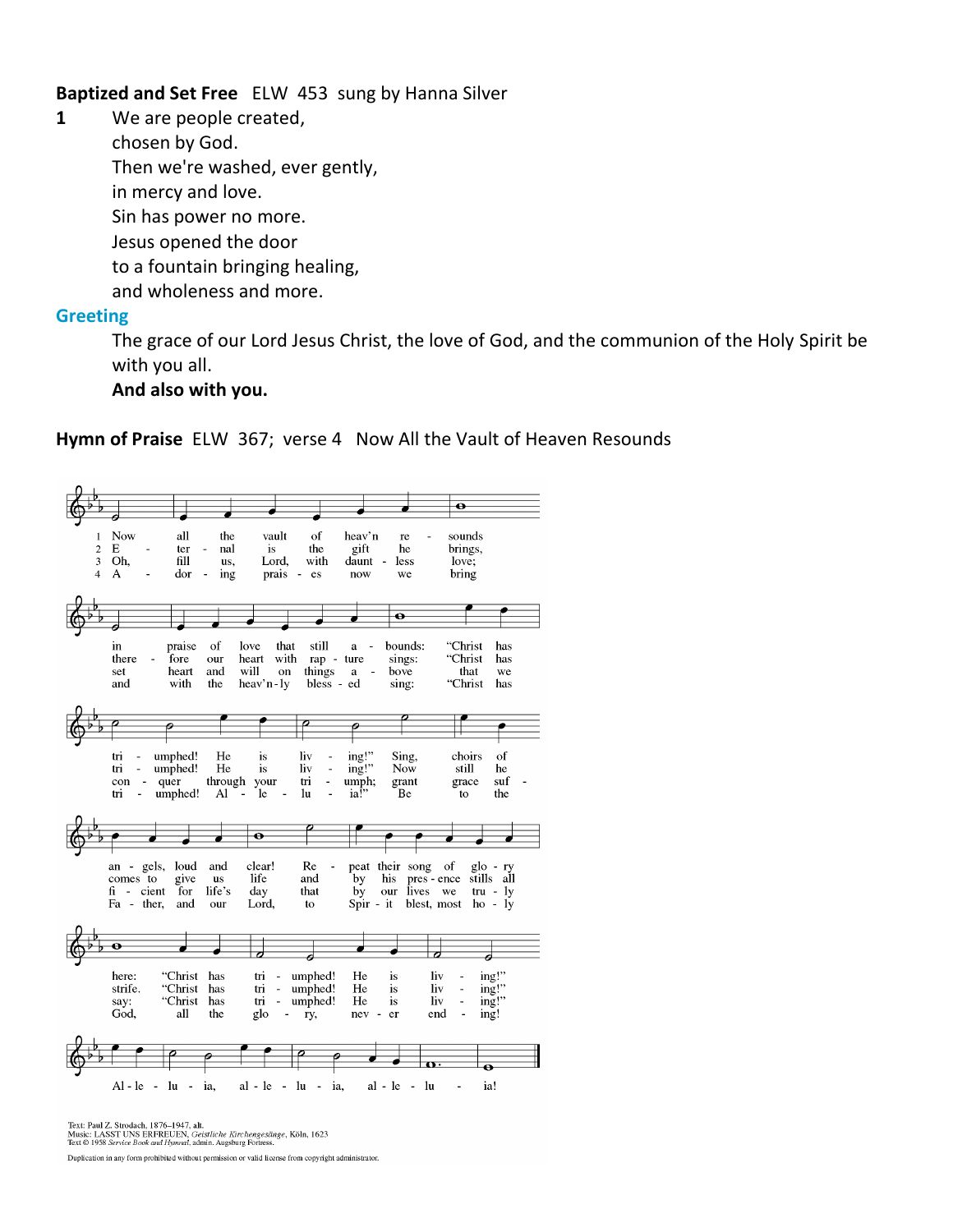## **Prayer of the Day – Howie Firestine**

Almighty and eternal God, the strength of those who believe and the hope of those who doubt, may we, who have not seen, have faith in you and receive the fullness of Christ's blessing, who lives and reigns with you and the Holy Spirit, one God, now and forever. **Amen.**

## **Second Reading: 1 Peter 1:3-9**

<sup>3</sup>Blessed be the God and Father of our Lord Jesus Christ! By his great mercy he has given us a new birth into a living hope through the resurrection of Jesus Christ from the dead,  $4$  and into an inheritance that is imperishable, undefiled, and unfading, kept in heaven for you,  $5$ who are being protected by the power of God through faith for a salvation ready to be revealed in the last time. <sup>6</sup>In this you rejoice, even if now for a little while you have had to suffer various trials, <sup>7</sup>so that the genuineness of your faith—being more precious than gold that, though perishable, is tested by fire may be found to result in praise and glory and honor when Jesus Christ is revealed. <sup>8</sup>Although you have not seen him, you love him; and even though you do not see him now, you believe in him and rejoice with an indescribable and glorious joy,  $9$  for you are receiving the outcome of your faith, the salvation of your souls. Word of God; word of life.

**Thanks be to God.**



### **Gospel Acclamation** ELW 174

# The gospel according to John 20:19-31

### **Glory to you, O Lord.**

 $19$ When it was evening on that day, the first day of the week, and the doors of the house where the disciples had met were locked for fear of the Jews, Jesus came and stood among them and said, "Peace be with you."  $^{20}$ After he said this, he showed them his hands and his side. Then the disciples rejoiced when they saw the Lord.  $21$  Jesus said to them again, "Peace be with you. As the Father has sent me, so I send you." <sup>22</sup>When he had said this, he breathed on them and said to them, "Receive the Holy Spirit. <sup>23</sup>If you forgive the sins of any, they are forgiven them; if you retain the sins of any, they are retained."

 $24$ But Thomas (who was called the Twin), one of the twelve, was not with them when Jesus came.  $25$ So the other disciples told him, "We have seen the Lord." But he said to them, "Unless I see the mark of the nails in his hands, and put my finger in the mark of the nails and my hand in his side, I will not believe."

 $26A$  week later his disciples were again in the house, and Thomas was with them. Although the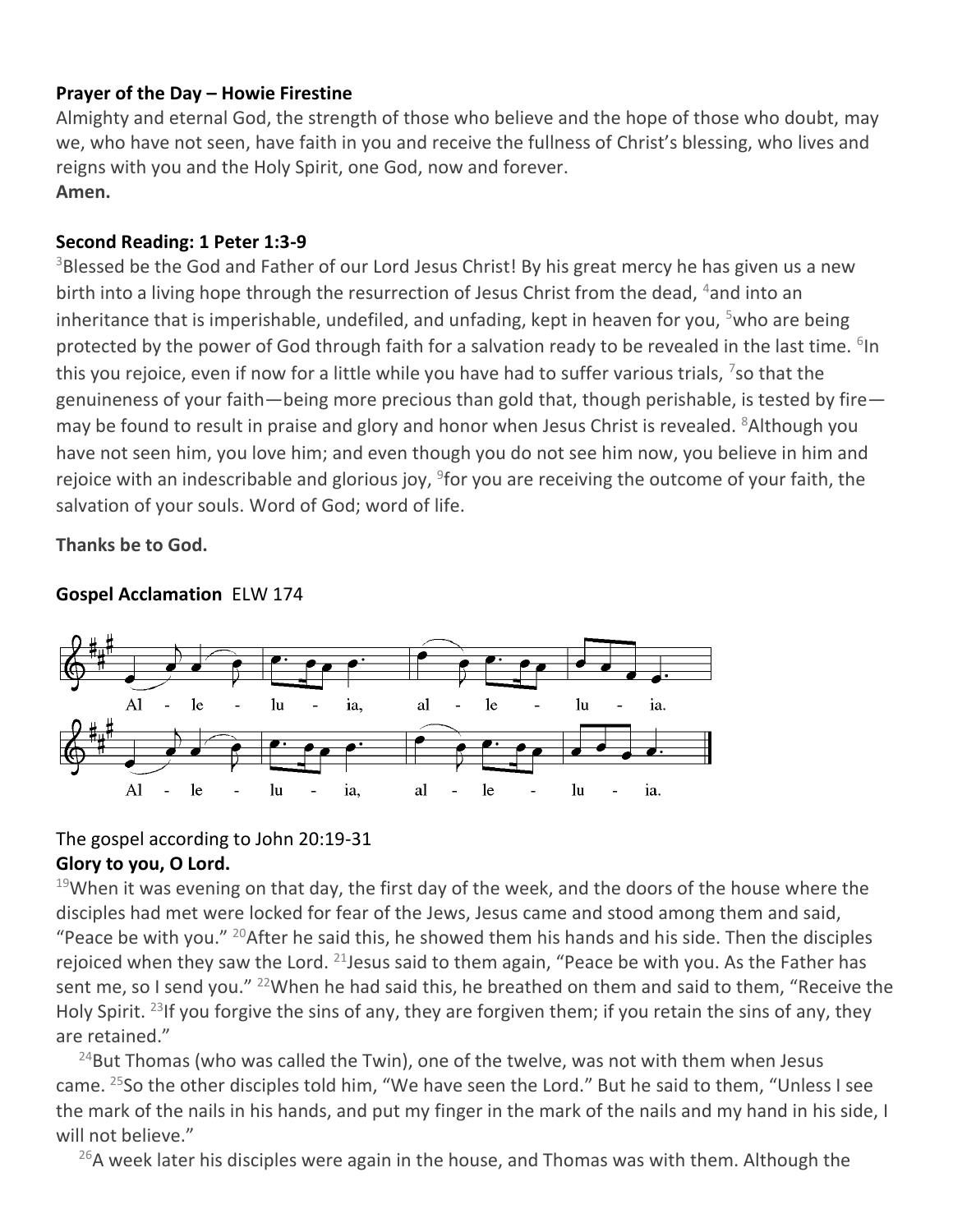doors were shut, Jesus came and stood among them and said, "Peace be with you." <sup>27</sup>Then he said to Thomas, "Put your finger here and see my hands. Reach out your hand and put it in my side. Do not doubt but believe." <sup>28</sup>Thomas answered him, "My Lord and my God!" <sup>29</sup>Jesus said to him, "Have you believed because you have seen me? Blessed are those who have not seen and yet have come to believe."

 $30$ Now Jesus did many other signs in the presence of his disciples, which are not written in this book. <sup>31</sup>But these are written so that you may come to believe that Jesus is the Messiah, the Son of God, and that through believing you may have life in his name. The good news of our Lord. **Praise to you, O Christ.**

#### *Children's message*- Laura & Alan Goins

**ELW 635** verses 1,2 & 4

We Walk by Faith



Text: Henry Alford, 1810–1871, alt.<br>Music: SHANTI, Marty Haugen, b. 1950<br>Music © 1984 GIA Publications, Inc., 7404 S. Mason Ave., Chicago, IL 60638. www.giamusic.com. 800.442.3358.

All rights reserved. Used by permission.

Duplication in any form prohibited without permission or valid license from copyright administrator.

# **Prayers of Intercession – Liz Price**

Uplifted by the promised hope of healing and resurrection, we join the people of God in all times and places in praying for the church, the world, and all who are in need.

Lord, in your mercy, **hear our prayer.**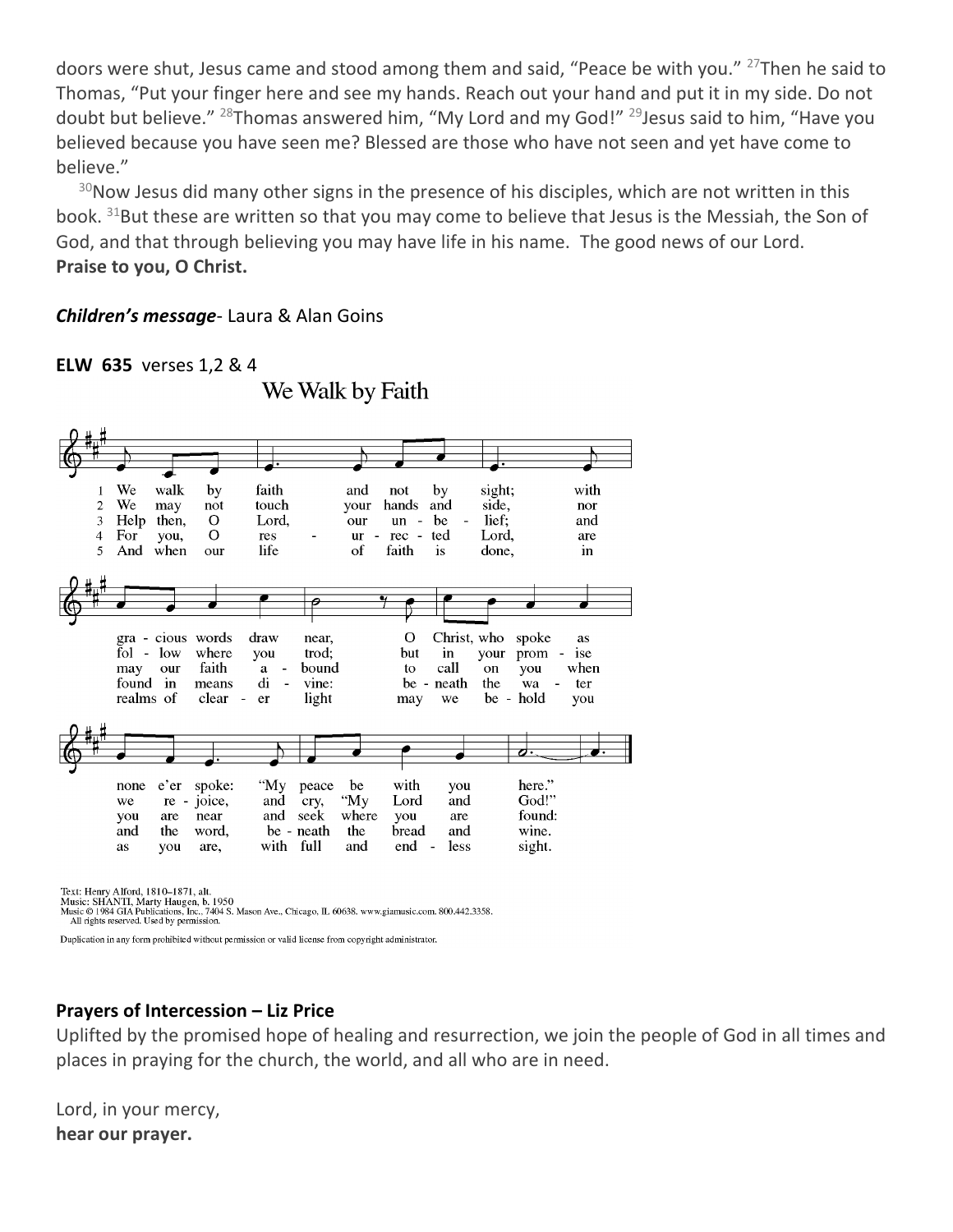With bold confidence in your love, almighty God, we place all for whom we pray into your eternal care; through Christ our Lord. **Amen.**

#### **Peace**

the peace of Christ be with you always **And also with you.**

**Children's Song:** *Hallelu, Hallelujah!- sing twice*

**Hallelu, Hallelu, Hallelu, Hallelujah! Praise ye the Lord!**

**Hallelu, Hallelu, Hallelu, Hallelujah! Praise ye the Lord!**

**Praise ye the Lord! Hallelujah!**

**Praise ye the Lord! Hallelujah!**

**Praise ye the Lord! Hallelujah!**

**Praise ye the Lord!** 

#### **Offering Prayer**

Merciful God, our ordinary gifts seem small for such a celebration, but you make of them an abundance, just as you do with our lives. Feed us again at this table for service in your name, in the strength of the risen Christ. **Amen.**

#### **Great Thanksgiving** *lift up your chains of thanksgiving as we give thanks!*

The Lord be with you **And also with you.** Lift up your hearts **We lift them to the Lord** Let us give thanks to the Lord our God **It is right to give our thanks and praise…**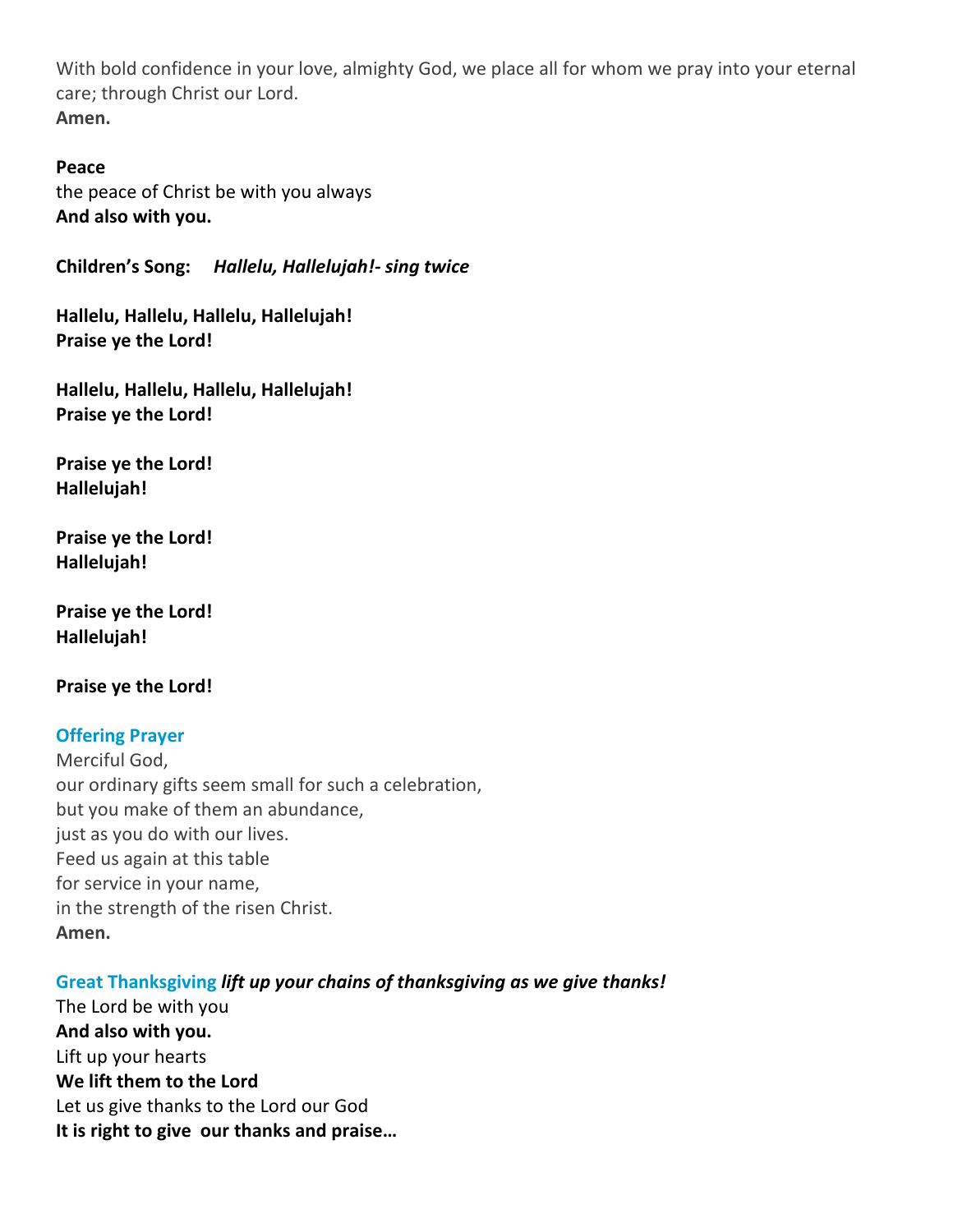It is indeed right, our duty and our joy,…and join their unending hymn**.**

**Holy, holy, holy God, God of power and might, heaven and earth are full of your glory. Hosanna, hosanna, hosanna in the highest.**

**Blessed is he who comes in the name of the Lord. Hosanna in the highest.**

#### **Lord's Prayer**

**Our Father in heaven, hallowed be your name, your kingdom come, your will be done, on earth as in heaven. Give us today our daily bread. Forgive us our sins as we forgive those who sin against us. Save us from the time of trial and deliver us from evil. For the kingdom, the power, and the glory are yours, now and forever. Amen.**

#### **ELW 195**

Lamb of God, you take a - way the sin of the world; have mer-cy on Lamb <sub>of</sub> God, you take the sin of the us. a - way world; have mer-cy on Lamb of God, you take a - way the us.  $\overline{\phantom{a}}$ sin of the world; grant us peace, grant us peace.

Lamb of God

Music: Bread of Life, Jeremy Young, b. 1948<br>Music © 1995 Augsburg Fortress.

Duplication in any form prohibited without permission or valid license from copyright administrator.

#### **Communion**

*You will commune at the Pastor's direction*